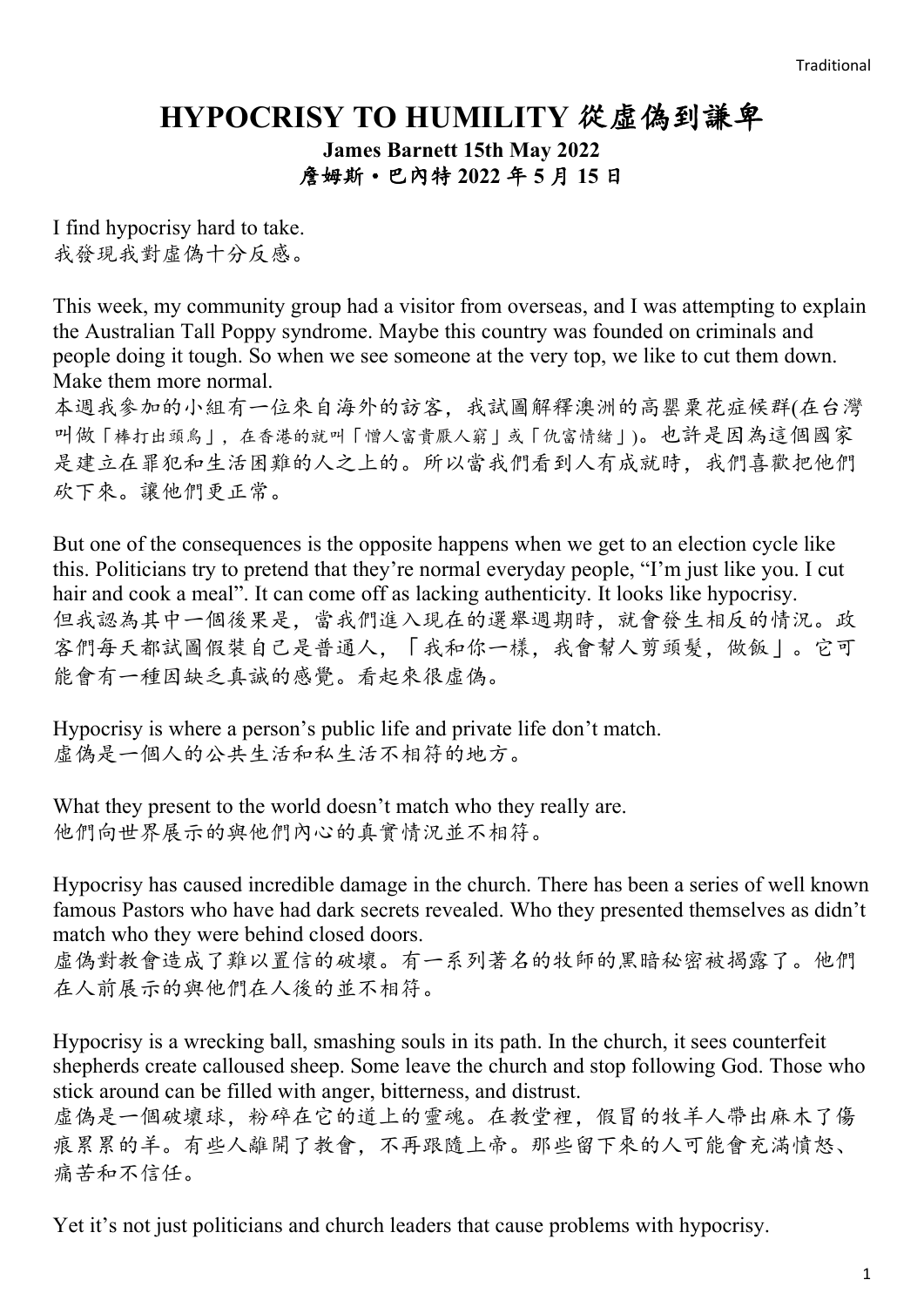然而,假冒為善的不僅僅是政客和教會領袖。

Do our public lives and our private lives match? 我們的公共形象和私生活相符嗎?

Does who you really are on the inside ever creep out, and people are surprised? Oh, I thought you were a Christian, and Christians don't talk like that? Don't you have to forgive people? 你內心深處的真實身份曾否悄悄顯出來,讓人們感到驚訝?哦,我以為你是基督徒, 基督徒不會那樣說話? 你不是需要原諒別人嗎?

We are all tempted to hypocrisy, but we are called to humility. 我們都曾被誘惑去假冒為善,但我們的呼召是去成為謙卑。

All tempted to hide our faults and problems. But we are called to know who we truly are in Jesus.

所有人都試圖隱藏我們自己的錯誤和問題。但我們在耶穌裡被呼召時是知道我們真實 的身份是怎麼樣的。

We are in the book of Romans. A wonderful book filled with deep theological reflections. Deep truths that are not always easy to hear. Truths about who we are and our nature against God. And the only way to be right with him is for him to work through the death and resurrection of Jesus to make us right with him.

我們在查看《羅馬書》。一本精彩而充滿深遠的神學反思的書。深刻的真理總是逆耳 的。關於我們是誰的真相,以及我們對抗上帝的本性。和他和好的唯一方法,是他藉 著耶穌的死和復活來使我們與他和好。

Over the last two weeks, Steve has taken us through the first chapter of Romans. And today, we are coming to the second chapter. These two chapters are like the two brothers in the story Jesus told of the prodigal son. The story of the son who ran off and wasted all his father's money on wild living and pursuits of personal satisfaction. And the older son, at home, is self-righteous, appearing to be a good son but judging his younger brother.

在過去的兩週裡,主任牧師史蒂夫帶我們查閱了《羅馬書》第一章。今天我們來到第 二章。這兩章就像耶穌講述的浪子故事中的兩兄弟。小兒子逃跑並把父親所有的錢都 浪費在狂野的生活和追求個人滿足上的故事。而大兒子,留在家裡,自以為是,看似 是個好兒子,卻在評判弟弟。

Chapter 1 of Romans speaks to us like the younger brother. They've made their own idols, money, and sexual satisfaction outside God's order and have run far away and pursued their own idols. They are far from God.

《羅馬書》第 1 章像在向我們描述了弟弟。一個跑得很遠,追求自己的偶像、金錢、 超出神的秩序的性滿足的人,他們造了自己的偶像。他們遠離上帝。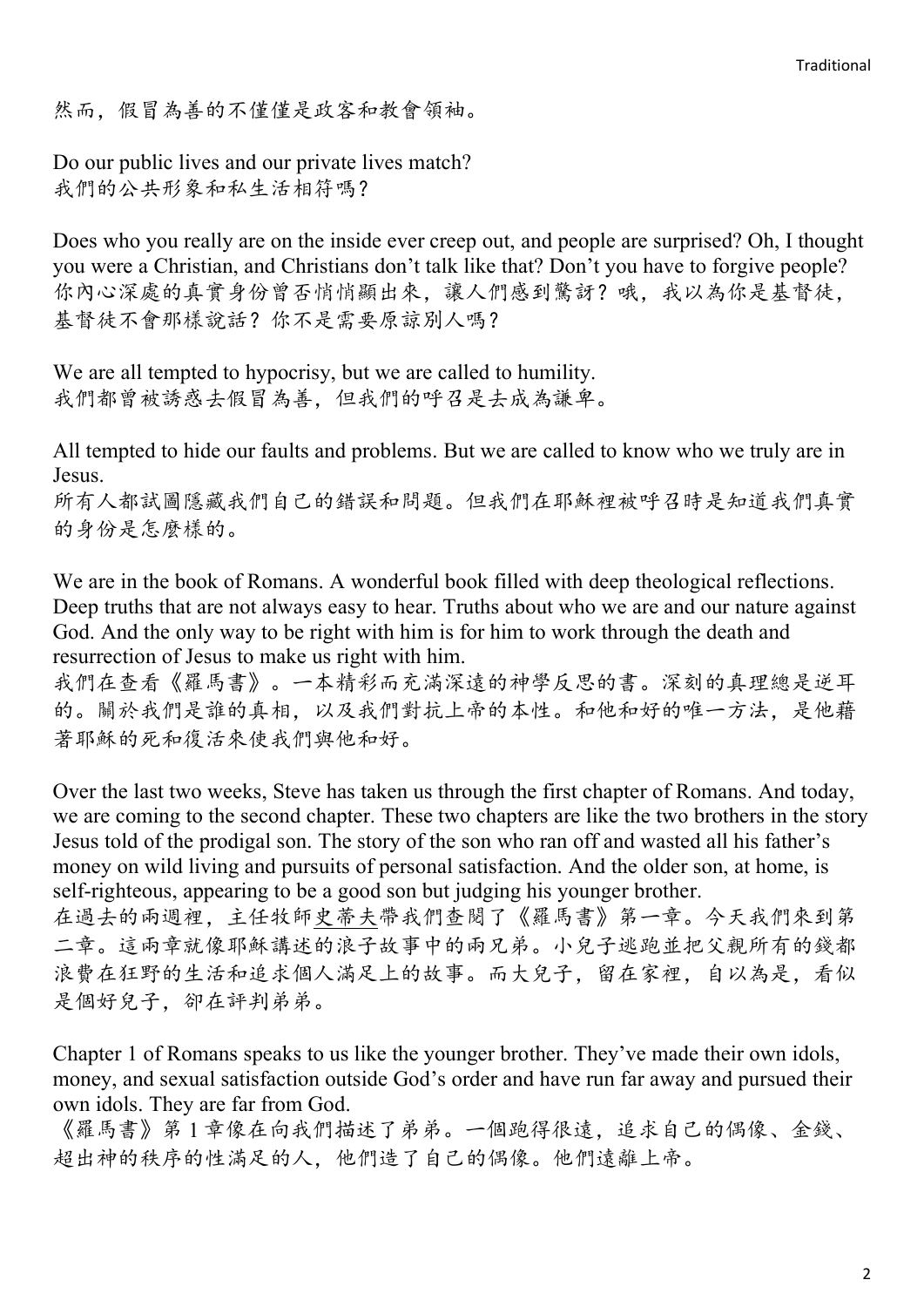And Paul turns now to the older brothers' typed of people, those who appear good on the outside, but their self-righteousness has become an idol.

但現在,保羅把像哥哥一樣的人指明出來,那些表面上看起來很好,但他們的自以為 是已經成為了他們的偶像。

The challenge for us today will be to consider our hypocrisy. Does our private life match up with our public?

今天我們面臨的挑戰將是考慮我們自己的虛偽。我們的私生活是否與我們的公開形象 相符?

How does the gospel help us identify our hypocrisy and grow in humility? 福音如何幫助我們識別自己的虛偽並在謙卑中成長?

## **1. Hypocrisy** 虛偽

Paul starts Romans 2 by turning to those in his audience who thought that they were right before God. Those who would have heard Romans 1 and thought, yeah, Paul, tell them about God's coming judgement. But now, Paul gets the bucket of cold water to throw over those who think too much of themselves.

保羅在《羅馬書》第 2 章開始轉向那些自以為在上帝面前是被接納很好的人。那些聽 過《羅馬書》第一章的人會想,是的,保羅,告訴那些人上帝即將到來審判他們。但 是現在,保羅拿了一桶冷水來潑那些自以為是的人。

2:1 You, therefore, have no excuse, you who pass judgment on someone else, for at whatever point you judge another, you are condemning yourself, because you who pass judgment do the same things.

1 所以,你這評斷人的人哪,無論你是誰,都無可推諉。你在甚麼事上評斷人, 就在甚麼事上定自己的罪。因你這評斷人的,自己所做的卻和別人一樣。

You there who are judging others. You are condemning yourself. It's that old saying when you point the finger. You've got three fingers pointing back at yourself. It's not just saying, "that's wrong." But it has an attitude. You are lost, you're a sinner, you deserve a judgement, and now I feel better about myself.

你在那裡評判別人的,你是同時在譴責自己。像那句老話,當你用一個手指指向別人 時,你就有三隻手指指向著你自己。這不僅僅是說,「那是錯誤的。」而是它帶有一 種態度。你是迷失了的,你是一個罪人,你應該受到審判,而且我現在對自己感覺得 好多了。

To pass judgement is to think others should be judged by God but not you. Verse 2 做出判斷就是認為別人應該由上帝來判斷,但不是你自己。第 2 節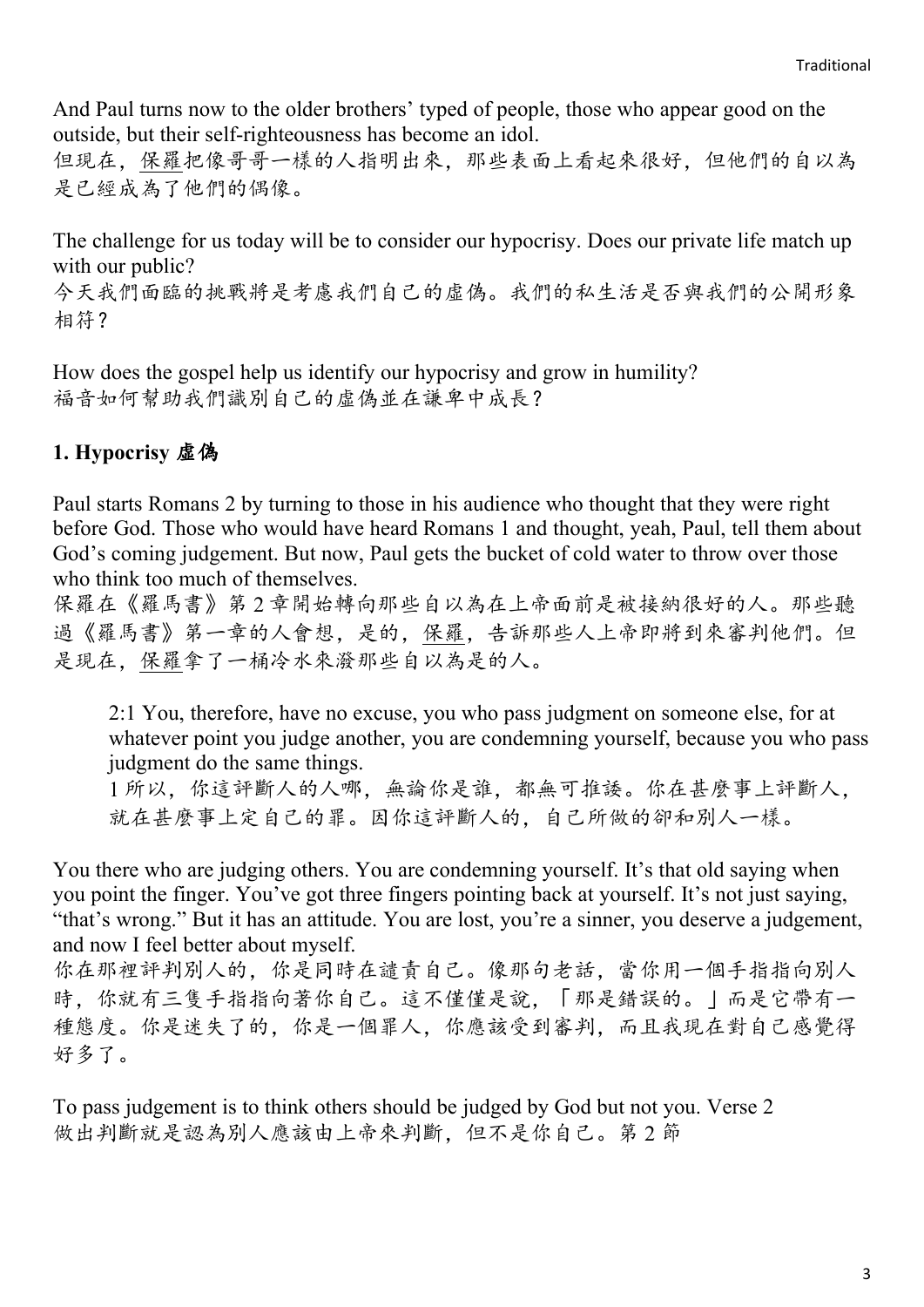2 Now we know that God's judgment against those who do such things is based on truth. 3 So when you, a mere human being, pass judgment on them and yet do the same things, do you think you will escape God's judgment?

2 我們知道這樣做的人,上帝必公平地審判他。3 你這個人哪,你評斷做這樣事 的人,自己所做的卻和別人一樣,你以為能逃脫上帝的審判嗎?

Paul says that you're putting yourself in God's shoes, thinking it is right for you to judge someone else. And at the same time, excusing your sin. 保羅說你是站在上帝的角度,認為你判斷別人是對的。同時卻在為你的罪開脫。

John Stott, the Pastor and author, said of hypocrisy, 牧師兼作家約翰斯托特談論虛偽,

> 'We work ourselves up into a state of self-righteous indignation over the disgraceful behaviour of other people, while the very same behaviour seems not nearly so serious when it is ours, rather than theirs.'

「我們使自己對他人的可恥行為感到自以為是的憤慨,而同樣的行為在我們身上, 而不是他們身上時,卻似乎並不那麼嚴重。」

Christian hypocrisy looks like condemning others while indulging in the same sins. That makes us feel good. Paul says we're condemning ourselves. In verse 2. God will judge based on truth.

基督徒的虛偽看起來像是在譴責別人的同時沉迷於同樣的罪。這讓我們感覺很好。保 羅說我們是在譴責自己。第 2 節說上帝會根據真理公平地審判。

Imagine we get to heaven, to God's judgement, and he takes your phone from you and says, I will be completely fair. I will judge you based on how you have judged others, based on your words and standards. And he says, Hey, Siri play all hypocrisy.

想像一下,我們到了天堂,去接受上帝的審判,他從你手中接過你的手機,說我會完 全公平公正。我會根據你如何評判別人,根據你的話和你的標準來評判你。他說,嘿, Siri 重播所有的虛偽。

It is easy to condemn others and excuse our sins to make ourselves feel better. The problem with those dealing with hypocrisy is that they forget what God has done for them. 譴責他人並原諒我們的罪以使自己感覺更好是多麼容易。那些與虛偽打交道的人的問 題是他們忘記了上帝為他們所做的。

Paul says in verse 4, 保羅在第 4 節說,

> 4 Or do you show contempt for the riches of his kindness, forbearance and patience, not realizing that God's kindness is intended to lead you to repentance? 4 還是你藐視他豐富的恩慈、寬容、忍耐,不知道他的恩慈是領你悔改嗎?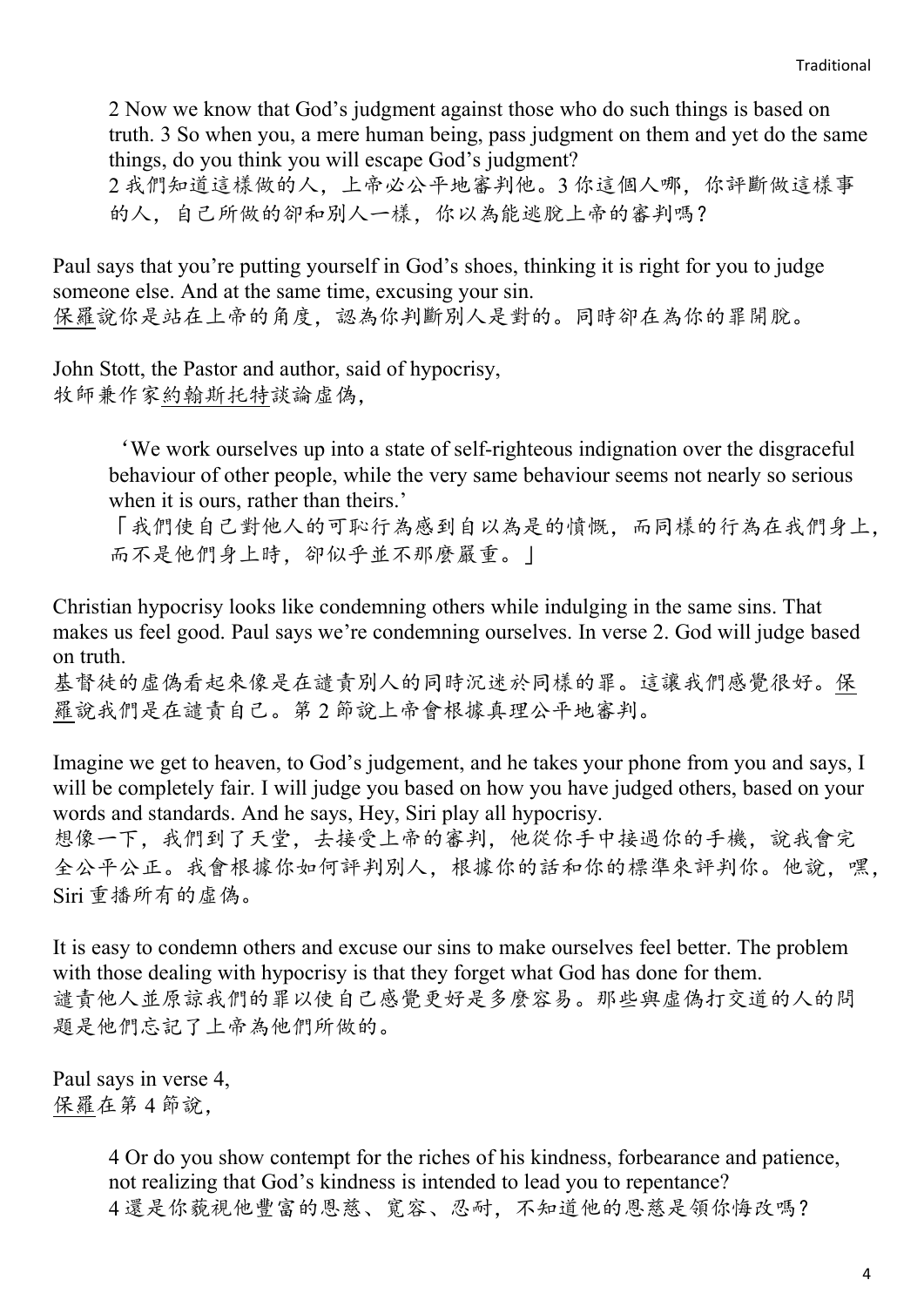Do you forget God's forgiveness of you, for all your issues, your sins? 你是否忘記了上帝對你所有的問題、你的罪的寬恕?

It is easy to look down on others from your lofty place of judgement. But you forget that's not where you are, and you're down in the dirt if not for God. 從你崇高的評判看別人是多麼容易。但是你忘記了那不是你原本的位置,如果不是因 為上帝,你仍然是泥足深陷。

This person compares themselves to others to make themselves feel better. I might have my issues, but at least I'm not as bad as them! 這個人將自己與他人進行比較,以使自己感覺更好。我可能有我的問題,但至少我沒 有他們那麼糟糕!

This person believes in God, but they act like they don't need him. They function as their own saviour and welcome God's wrath on other people but see no need to repent themselves. 這種是相信上帝,但他們表現得好像不需要他的人。他們在作為自己的救世主,歡迎 上帝對他人的憤怒,但他們認為自己沒有必要悔改。

5 But because of your stubbornness and your unrepentant heart, you are storing up wrath against yourself for the day of God's wrath, when his righteous judgment will be revealed.

5 你竟放任你剛硬不悔改的心,為自己累積憤怒!在憤怒的日子,上帝公義的審 判要顯示出來。

Paul says that these people who think they are righteous are just as sinful, just as idolatrous as those who have more obvious sins from chapter 1. 保羅說,這些認為自己是義人的人與那些在第 1 章中有更明顯的罪的人一樣有罪,一 樣拜偶像。

Instead of making the pursuit of personal joys or sexual gratification God, they've made themselves God. And instead of repenting, they worship their own goodness. 他們沒有把追求個人快樂或性滿足當作神,而是把自己當作上帝。而且不追求悔改, 他們崇拜的是自己的善良。

Both of these people need the gospel. The religious and the unreligious. The one in church and the one far from the church.

這兩個人都需要福音。有信仰的和無宗教信仰的。在教會裡的和遠離教會的。

I heard of 2 church pastors comparing how hard their jobs were. The first Pastor argues that his job was harder because he was in the least churched city in America, and no one knew Jesus. The other Pastor said, "you think that's hard. My church is far harder." He was in the city of the US that was the most churched. And he said that his job was harder because he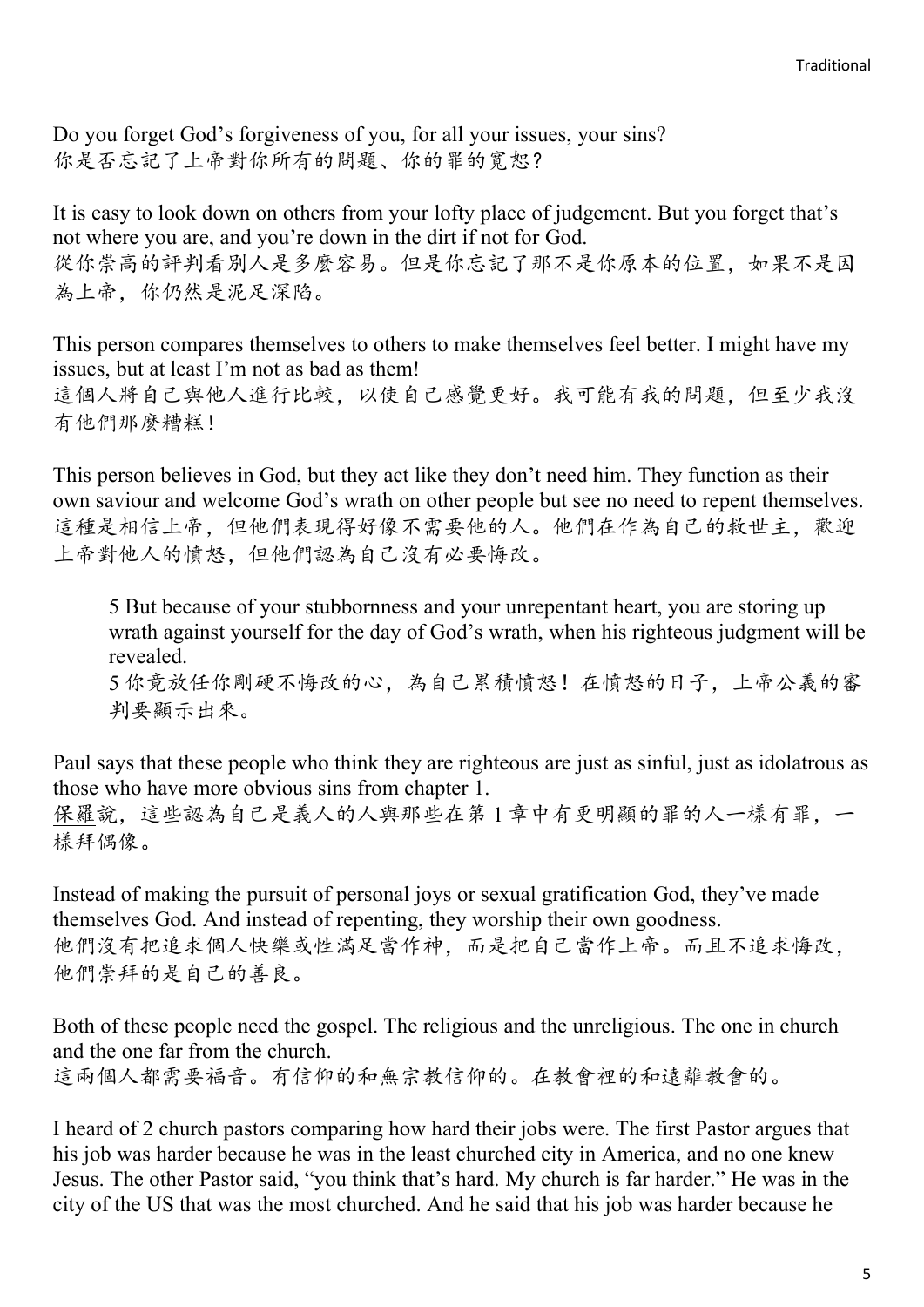was trying to convert people in his church who didn't think they needed to be saved. They were already good enough.

我聽說有兩位教會牧師在比較他們的工作有多難。第一位牧師辯稱他的工作更難,因 為他在美國教會最少的城市,沒有人認識耶穌。另一位牧師說,你覺得這很難。我的 教會要困難得多。他在美國最受多教會的城市。他說他的工作更難,因為他試圖讓教 會中那些認為自己不需要得救的人歸主,他們都認為已經足夠好。

Hypocrisy is the gap between personal and public life. 虚偽是私生活欲共生活之間的鴻溝。

The people that Paul is describing are hypocrites. Those who say they're Christian, yet they're not trusting in Christ. The person who appears in public as if they've got everything together minimizes their sin, but in private.

保羅所描述的人都是偽君子。那些說自己是基督徒的人,卻不信靠基督。那些在公共 場合中表現得好像他們已經把一切都處理好,盡量減少他們的罪,但在私下。

The Christian hypocrite is not, say again not, the person who is struggling with their sin, who confesses it. That's the Christian we are all called to be. 虚偽的基督徒不是,再說一遍,不是那個與自己的罪作鬥爭,承認它的人。這就是我 們都蒙召成為的基督徒。

The hypocritical Christian is the one who minimizes their sin. 虚偽的基督徒是把自己的罪最小化的人。

My sin isn't that bad. I can explain it away. It's not an issue for me. I can stop any time! 我的罪並沒有那麼嚴重,我可以解釋清楚。這對我來說不是問題,我可以隨時停止!

This is an issue I have. I'll confess to you, brothers and sisters. I will minimize my sin. I can explain it for these reasons. I'm tired. It's been a long day. This season of COVID has been long and exhausting for me.

這是我本身有的問題。我要向弟兄姐妹們坦白。我會盡量減少我的罪,我可以解釋, 因為這些原因。我累,這一天很漫長,這個新冠病毒季節對我來說漫長而疲憊。

But that Christian, they should know better. And I don't extend the same grace and excuses as I do for myself – even though they've been through everything. 但是那個基督徒,他們應該更清楚。而我不會像對我自己那樣給予同樣的恩慈和藉 口…即使他們也同樣已經經歷了一切。

Hypocrites don't deny sin. They minimize sin. It's not that bad. It's just smaller. 假冒為善的人不是會否認罪,而是他們將罪最小化。沒有那麼壞。只是小錯。

We are sinful before Holy God and need to be quick to confess like verse 4 said to have repentant hearts.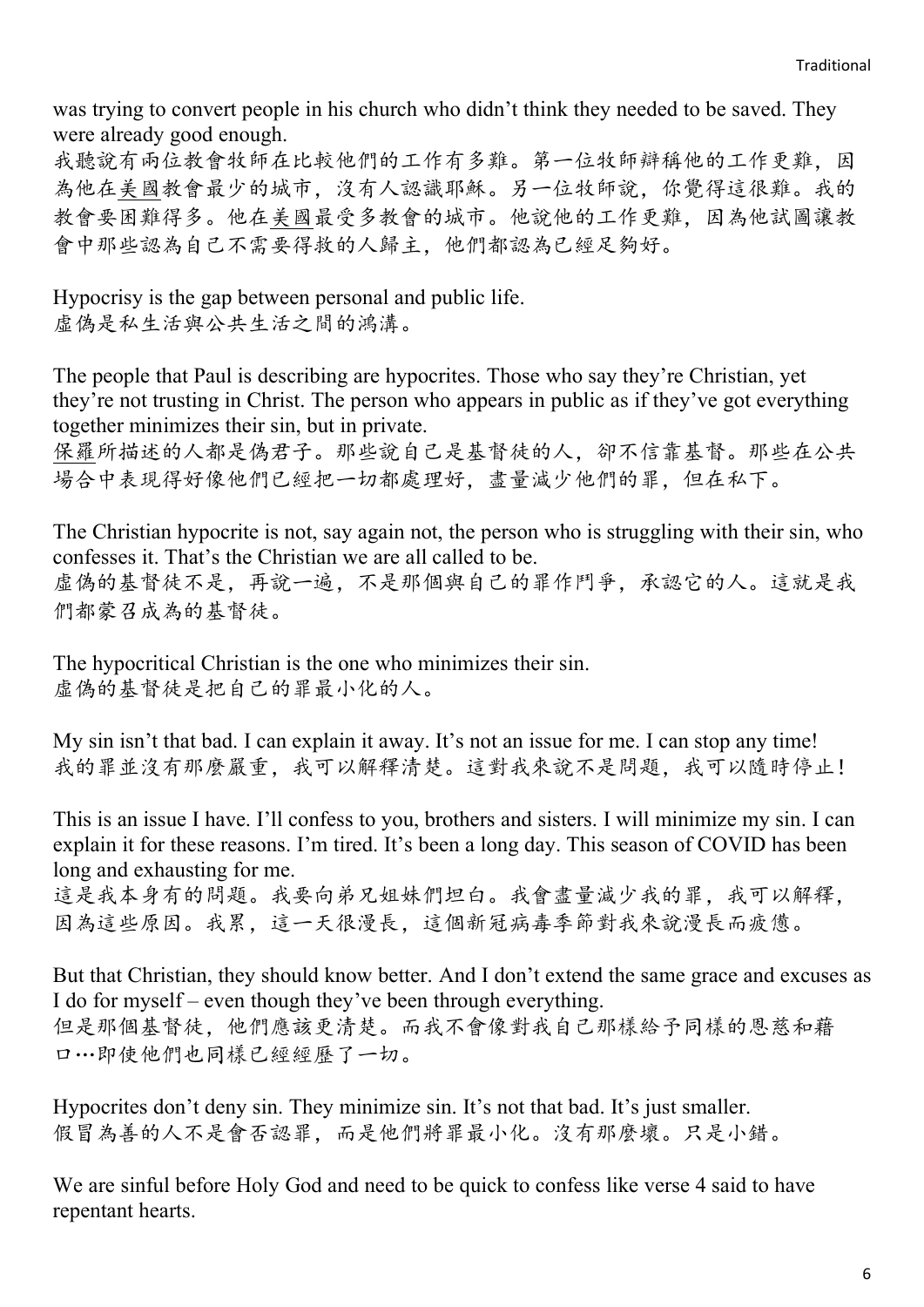我們在聖潔的上帝面前是有罪的,需要迅速認罪,就像第 4 節所說的要有悔改的心。

Are you quick to confess or cover-up? 你是快速坦白還是掩飾?

When put on the spot, do you leap to your own defence. 當被即場指摘時,您會否立刻為自己防守。

Proud hearts seek to justify, and repentant hearts acknowledge and confess. 驕傲的心會一直辯解,悔改的心承認和認罪。

So where are you at? Can you see the heart of a hypocrite beating within you? 那你是哪一類?你能看到一個虛偽的心在你裡面跳動嗎?

Ask these questions? 問這些問題?

1 – Do you feel you are a hopeless sinner. That God has the perfect right to cast you off this minute?

1 –你覺得你是一個絕望的罪人嗎?覺得上帝有完全的權在這一刻把你趕走嗎?

2 – Do you judge others? When you look at others, do you shake your head and judge in your heart, or think I'm sinful; my sin is just different?

2 – 你會評判別人嗎?當你看別人的時候,是搖頭在心裡判斷,還是認為我是有罪, 只是我的罪是不同?

3 – Do you think you can stand on your own at the coming judgement? When God pulls out the phone of your life and goes through all your hypocrisy. Or have you accepted that you are totally dependent on God's grace and you're given a standing you can't earn.

3 – 你認為你能在即將到來的審判中獨自應對嗎?當上帝拔出你生命中的電話,查看 了你所有的虛偽。或者你是否接受你完全依賴上帝的恩典並且你獲得了你無法獲得的 地位。

## **2. Humility** 謙遜

What do we do then? 那我們怎麼辦?

What if we see the hypocrisy of our hearts? 如果我們看到自己內心的虛偽怎麼辦?

Paul helps. But first, he sharpens his words towards his audience, verse 17 And I wonder how he would have written it if it was to us.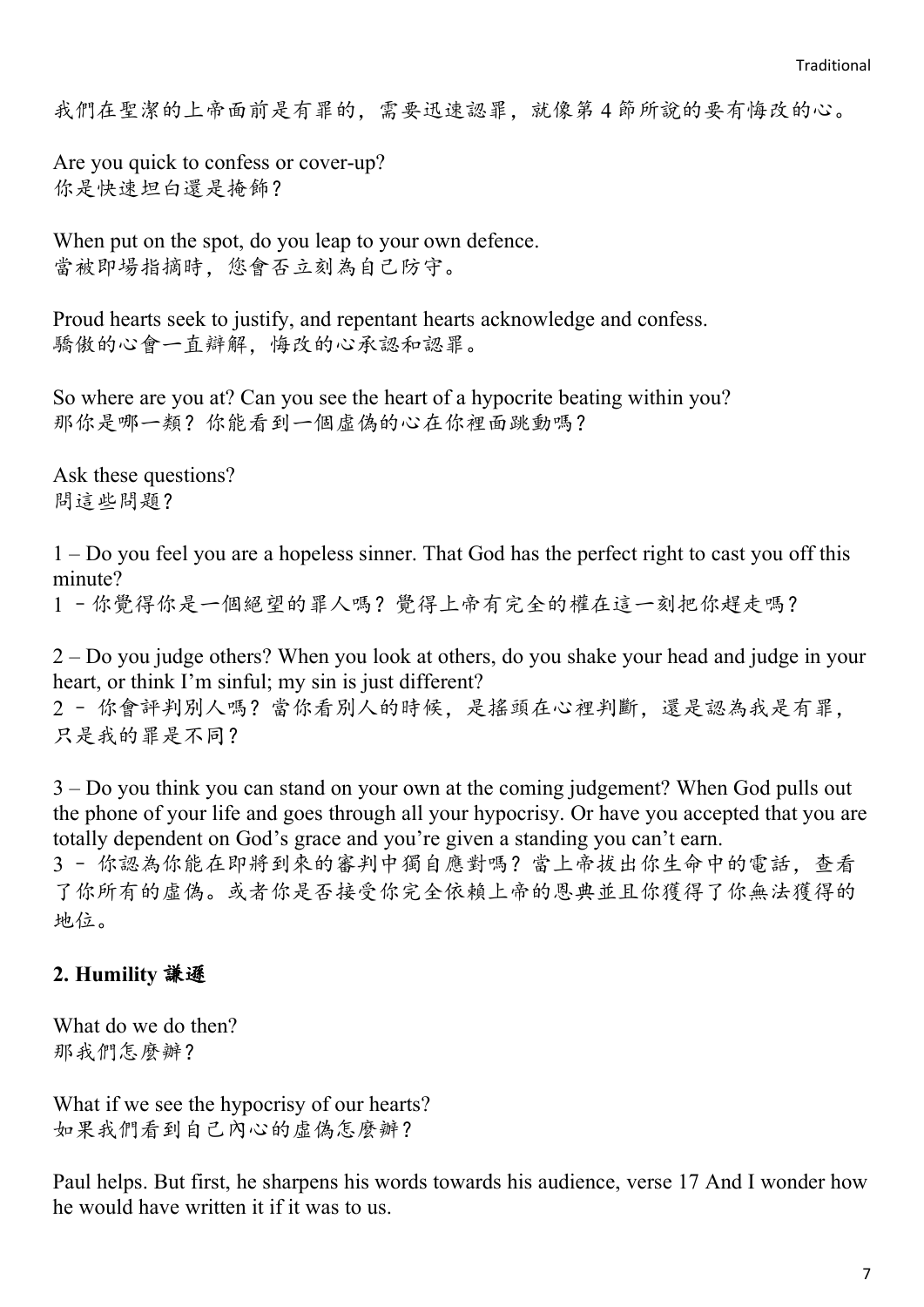保羅會幫忙。但首先他對聽眾說得更尖銳,第 17 節。我想知道如果是寫給我們的,他 會怎麼寫。

17 Now you, if you call yourself a Jew (Christian); if you rely on the law and boast in God; (you signed a commitment card, you walked down the front of church and prayed a prayer)

17 但是你,你既自稱為猶太人(基督徒),倚靠律法,以上帝誇口,(你簽了 承諾卡,你走到了禮台的前面,做了一個禱告)

18 if you know his will and approve of what is superior because the law instructs you; (You've been to Sunday school, church for years, in Community group, you've memorized bible verses read books on the bible) 18知道上帝的旨意,從律法受了教導而能分辨是非;(你有參加過主日學,和教

會很多年,定昤參與小組,你背誦了聖經中的經文,閱讀有關聖經的書籍)

19 if you are convinced that you are a guide for the blind, a light for those who are in the dark, 20 an instructor of the foolish, a teacher of little children, (you lead a group as part of NextGen, or lead a community group or serve)

19 你既深信自己是給盲人領路的,是在黑暗中人的光,20 是無知的人的師傅,是 小孩子的老師,(你實際上是青少年團的領導團隊的一份子,或者領導小組或布 事奉)

because you have in the law the embodiment of knowledge and truth (you know all that there is to know about the bible) 體現了律法中的知識和真理;(你知道關於聖經的一切)

It's a pretty comprehensive list. How many of us here does that include? Probably most of us? 這是一個非常全面的列表。我們這裡有多少人包括在內?可能是我們大多數人?

Verse 21, 第 21 節,

> you, then, who teach others, do you not teach yourself? 21那麼,你這教導別人的,還不教導自己嗎?

Do you consider yourself? What is the bible saying to me? Hearing God speaking and not thinking that this part of the bible is great for someone else. 你自己會考慮。聖經對我說了什麼?聽到上帝說話,而不是認為聖經的這一部分對其 他人來說是偉大的。

Have you been reading the bible, working toward regular time with God, maybe even four or more times, but nothing has changed? But do you sit with God, reading his word and say this is me! God's talking about me! Oh God, I need you?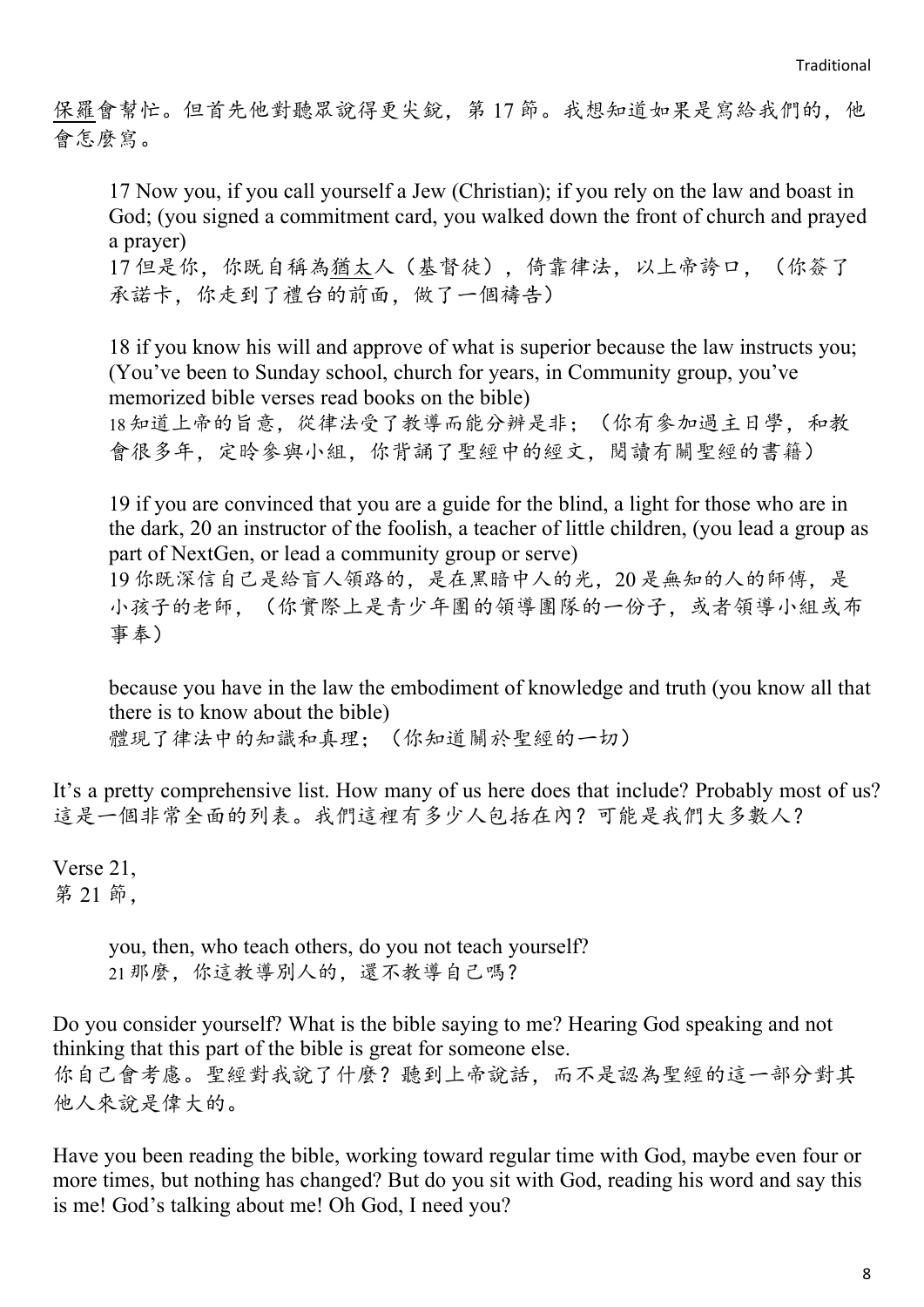你是否一直在閱讀聖經,努力與上帝保持正常的時間,甚至可能是每週四次或更多, 但什麼都沒有改變?但是你是否與上帝坐在一起,讀他的話並說這就是我!上帝真的 在談論我!神哪,我需要你?

Are we actually practising what we preach? 我們真的在實踐我們所宣揚的嗎?

Verse 21. 第 21 節。

> You who preach against stealing, do you steal? 22 You who say that people should not commit adultery, do you commit adultery? You who abhor idols, do you rob temples? 23 You who boast in the law, do you dishonor God by breaking the law? 你這宣講不可偷竊的,自己還偷竊嗎?22 你這說不可姦淫的,自己還姦淫嗎?你這 厭惡偶像的,自己還搶劫廟中之物嗎?23你這以律法誇口的,自己倒違犯律法,羞 辱上帝!

You who steal / adultery / idols / dishonour God. Are you allowing what you judge others with to judge yourself? 你這偷竊/姦淫/拜偶像/羞辱上帝的。你是否允許你用來評判別人的東西來評判你自己?

Preach to yourself before others. 在向別人傳道前先向自己傳。

Self-righteousness fails because we judge inconsistently. 自以為是的人失敗是因為我們的判斷不一致。

True Gospel living looks into the heart and not down on others. 真正的福音生命著眼於內心,而不是輕視他人。

Often after church, I'll have lots of different conversations about the sermon and the passage. Some of the sermon's details, what this means, and what Paul is talking about here are interesting. And they're good conversations. But my favourite feedback for a preacher is when someone says, that's me! What you were talking about in the bible – that's what I struggle with!

通常在崇拜之後,我會就講道和經文進行很多不同的對話。一些關於講道的細節,這 是什麼意思,保羅在這裡講的是什麼,這很有趣。他們是很好的對話。但我最喜歡的, 對講員最好的反饋是當有人說,那就是我!你在聖經中所說的…這就是我有所掙扎的!

They've looked at God's word, and they've not been moved to judge others but themselves. 他們看過上帝的話語,並沒有被感動去評判別人,而是他們自己。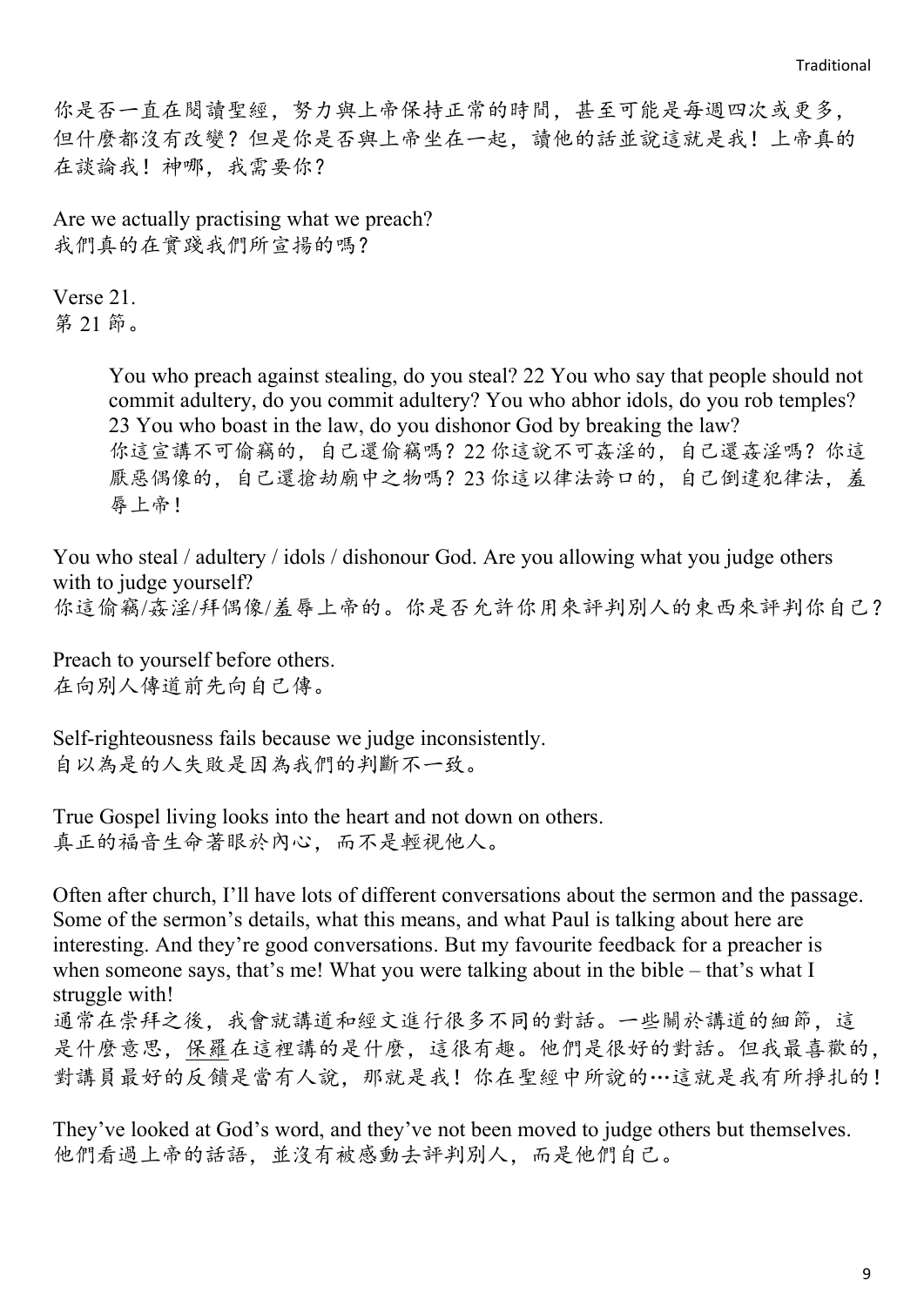Paul closes the chapter with a discussion about circumcision. Circumcision was the symbol of faith for the Jew, those who were God's people. But they began to depend on the symbol of their faith and not the God who their faith was.

保羅以關於割禮的討論結束本章。割禮是猶太人信仰的象徵,象徵他們是上帝的子民。 但他們開始依賴他們信仰的象徵,而不是他們所信的上帝。

Paul says the symbol itself is worthless. 保羅說這個像徵本身毫無價值。

> 28 A person is not a Jew who is one only outwardly, nor is circumcision merely outward and physical. 29 No, a person is a Jew who is one inwardly; and circumcision is circumcision of the heart, by the Spirit, not by the written code. Such a person's praise is not from other people, but from God.

> 28 因為外表是猶太人的不是真猶太人;外表肉身的割禮也不是真割禮。 29 惟有內 心作猶太人的才是真猶太人,真割禮也是心裏的,在乎聖靈,不在乎儀文。這樣的 人所受的稱讚不是從人來的,而是從上帝來的。

Circumcision (I don't want to think about it for too long) is a cutting off of a very intimate part. So what God was saying to Abraham when he gave the symbol was, 'if you want a relationship with me, you need to be circumcised as a sign to you and everyone that you will be completely cut off if you break this covenant.' But no one does keep the covenant. 割禮(不想考慮太久)是切斷一個非常私密的部分。因此,當神給亞伯拉罕這個象徵 時,他對亞伯拉罕說的是,「如果你想和我建立關係,你需要受割禮作為對你和每個 人的標誌,如果你違反這個約,你將被完全切斷。」但沒有人有遵守這個約。

This is why Jesus had to come. On the cross, Jesus is the one who is cut off from God. He takes the penalty for our hypocrisy and sin. So that we could have the symbol, not in the flesh, but a circumcision of the heart.

這就是耶穌必須來的原因。在十字架上,耶穌是與神隔絕的那一位。他承擔了我們虛 偽和罪惡的懲罰。這樣我們就可以擁有這標記,不是在肉體上,而是在心裡受割禮。

And Paul closes with some radical words. The person who trusts in the Jesus who was cut off, that person's praise is not from other people, but from God. 保羅以一些激進的話結束。信靠被剪除的耶穌的人,那人所受的稱讚不是從人來的, 而是從上帝來的。

The challenge of hypocrisy to the human heart is that we want to be praised. We crave it, so we minimize our issues, hide our sins, and pretend to get praise from people around us. They don't really know how bad we are, so we're allowed to remain in polite society. 虛偽對人心的挑戰是我們想受到稱讚。我們渴望它,所以我們盡量減少我們的問題, 隱藏我們的罪,並假裝,以便我們得到周圍人的讚美。他們真的不知道我們有多糟糕, 所以我們被允許留在有體面的社會層面。